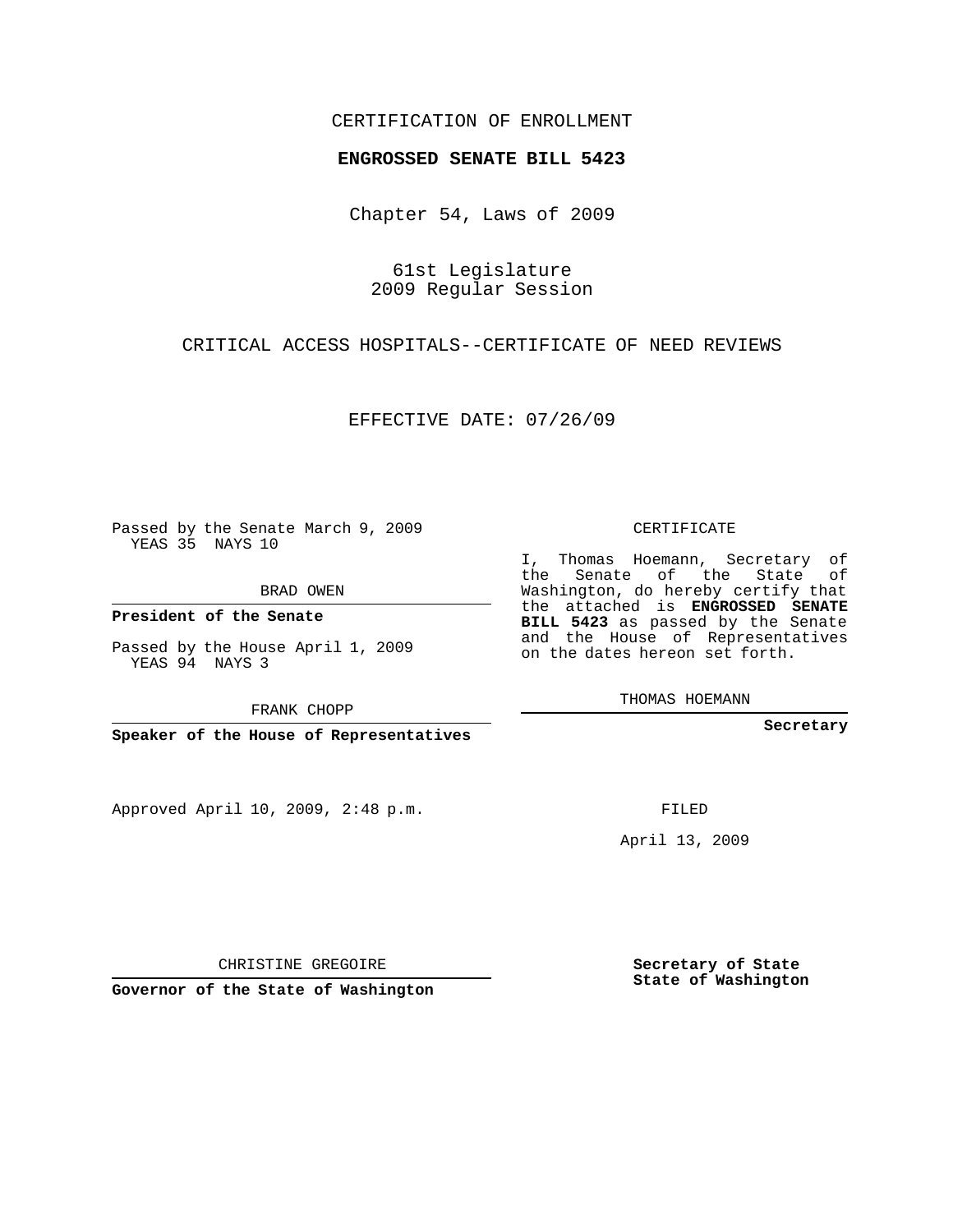## **ENGROSSED SENATE BILL 5423** \_\_\_\_\_\_\_\_\_\_\_\_\_\_\_\_\_\_\_\_\_\_\_\_\_\_\_\_\_\_\_\_\_\_\_\_\_\_\_\_\_\_\_\_\_

\_\_\_\_\_\_\_\_\_\_\_\_\_\_\_\_\_\_\_\_\_\_\_\_\_\_\_\_\_\_\_\_\_\_\_\_\_\_\_\_\_\_\_\_\_

Passed Legislature - 2009 Regular Session

**State of Washington 61st Legislature 2009 Regular Session**

**By** Senators Pflug and Oemig

Read first time 01/21/09. Referred to Committee on Health & Long-Term Care.

 AN ACT Relating to critical access hospitals not subject to certificate of need reviews; and amending RCW 70.38.105.

BE IT ENACTED BY THE LEGISLATURE OF THE STATE OF WASHINGTON:

 **Sec. 1.** RCW 70.38.105 and 2004 c 261 s 6 are each amended to read as follows:

 (1) The department is authorized and directed to implement the certificate of need program in this state pursuant to the provisions of this chapter.

 (2) There shall be a state certificate of need program which is administered consistent with the requirements of federal law as necessary to the receipt of federal funds by the state.

 (3) No person shall engage in any undertaking which is subject to certificate of need review under subsection (4) of this section without first having received from the department either a certificate of need or an exception granted in accordance with this chapter.

 (4) The following shall be subject to certificate of need review under this chapter:

 (a) The construction, development, or other establishment of a new health care facility;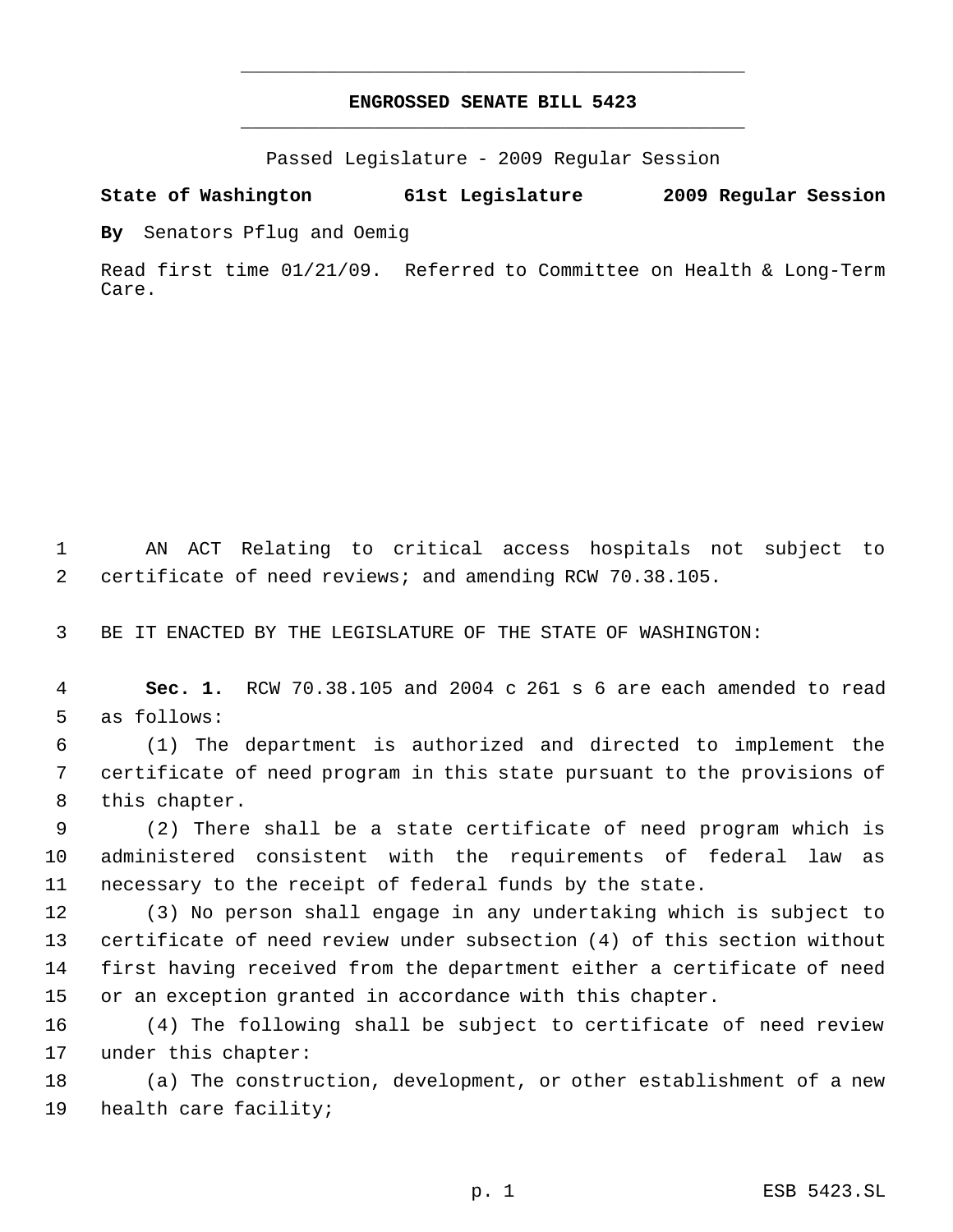(b) The sale, purchase, or lease of part or all of any existing hospital as defined in RCW 70.38.025;

 (c) Any capital expenditure for the construction, renovation, or alteration of a nursing home which substantially changes the services of the facility after January 1, 1981, provided that the substantial changes in services are specified by the department in rule;

 (d) Any capital expenditure for the construction, renovation, or alteration of a nursing home which exceeds the expenditure minimum as defined by RCW 70.38.025. However, a capital expenditure which is not subject to certificate of need review under (a), (b), (c), or (e) of this subsection and which is solely for any one or more of the following is not subject to certificate of need review:

13 (i) Communications and parking facilities;

 (ii) Mechanical, electrical, ventilation, heating, and air conditioning systems;

# 16 (iii) Energy conservation systems;

 (iv) Repairs to, or the correction of, deficiencies in existing physical plant facilities which are necessary to maintain state licensure, however, other additional repairs, remodeling, or replacement projects that are not related to one or more deficiency citations and are not necessary to maintain state licensure are not exempt from certificate of need review except as otherwise permitted by 23 (d)(vi) of this subsection or RCW  $70.38.115(13)$ ;

 (v) Acquisition of equipment, including data processing equipment, which is not or will not be used in the direct provision of health services;

 (vi) Construction or renovation at an existing nursing home which involves physical plant facilities, including administrative, dining areas, kitchen, laundry, therapy areas, and support facilities, by an existing licensee who has operated the beds for at least one year;

(vii) Acquisition of land; and

(viii) Refinancing of existing debt;

 (e) A change in bed capacity of a health care facility which increases the total number of licensed beds or redistributes beds among acute care, nursing home care, and boarding home care if the bed redistribution is to be effective for a period in excess of six months, or a change in bed capacity of a rural health care facility licensed under RCW 70.175.100 that increases the total number of nursing home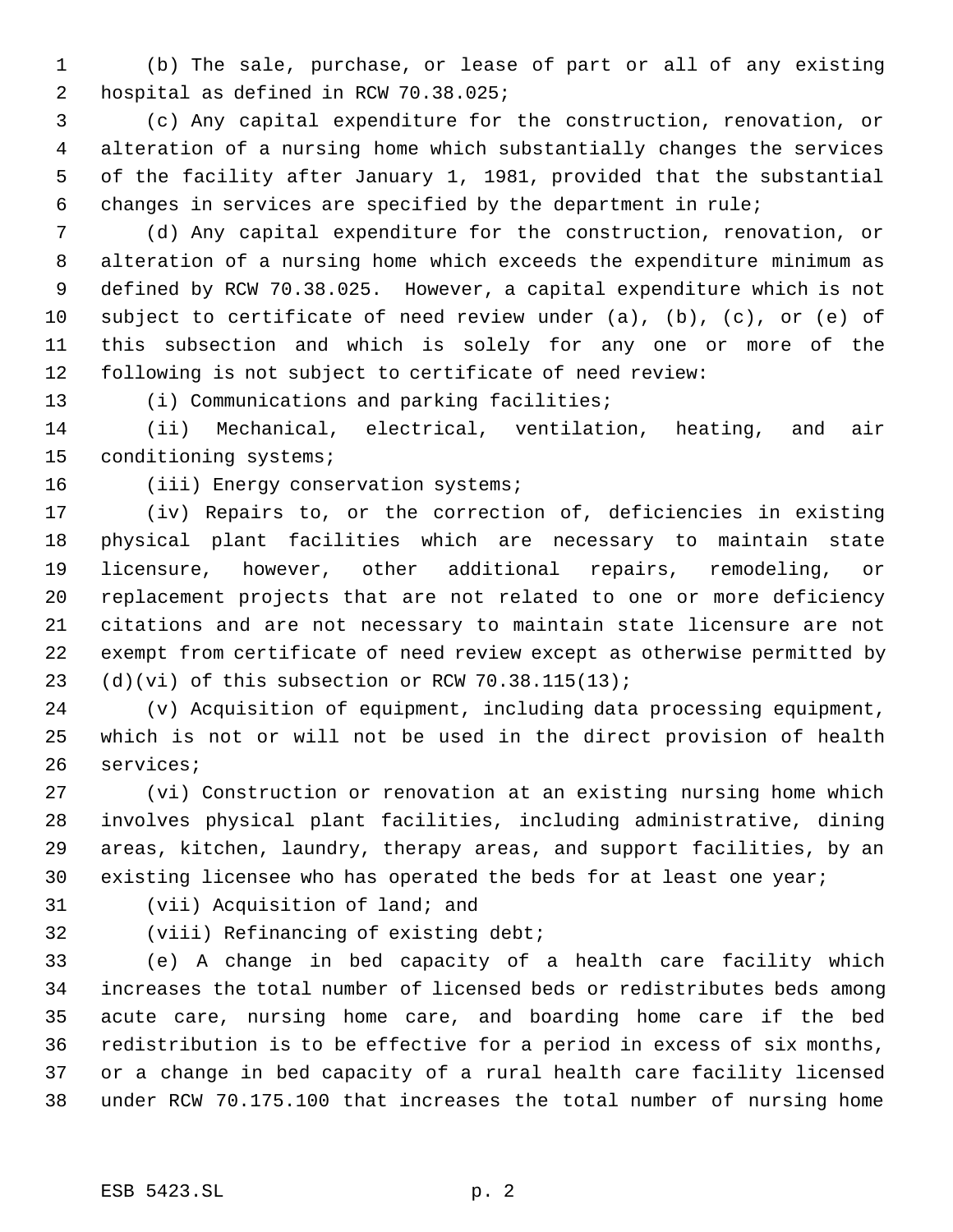beds or redistributes beds from acute care or boarding home care to nursing home care if the bed redistribution is to be effective for a period in excess of six months. A health care facility certified as a critical access hospital under 42 U.S.C. 1395i-4 may increase its total number of licensed beds to the total number of beds permitted under 42 U.S.C. 1395i-4 for acute care and may redistribute beds permitted under 42 U.S.C. 1395i-4 among acute care and nursing home care without being subject to certificate of need review. If there is a nursing home licensed under chapter 18.51 RCW within twenty-seven miles of the critical access hospital, the critical access hospital is subject to certificate of need review except for:

 (i) Critical access hospitals which had designated beds to provide nursing home care, in excess of five swing beds, prior to December 31, 2003; (( $\Theta$ r))

15 (ii) Up to five swing beds<sub>i Or</sub>

16 (iii) Up to twenty-five swing beds for critical access hospitals 17 which do not have a nursing home licensed under chapter 18.51 RCW 18 within the same city or town limits. No more than one-half of the additional beds designated for swing bed services under this subsection (4)(e)(iii) may be so designated before July 1, 2009, with the balance designated no sooner than July 1, 2010.

 Critical access hospital beds not subject to certificate of need review under this subsection (4)(e) will not be counted as either acute care or nursing home care for certificate of need review purposes. If a health care facility ceases to be certified as a critical access hospital under 42 U.S.C. 1395i-4, the hospital may revert back to the type and number of licensed hospital beds as it had when it requested critical access hospital designation;

 (f) Any new tertiary health services which are offered in or through a health care facility or rural health care facility licensed under RCW 70.175.100, and which were not offered on a regular basis by, in, or through such health care facility or rural health care facility within the twelve-month period prior to the time such services would be offered;

 (g) Any expenditure for the construction, renovation, or alteration of a nursing home or change in nursing home services in excess of the expenditure minimum made in preparation for any undertaking under subsection (4) of this section and any arrangement or commitment made